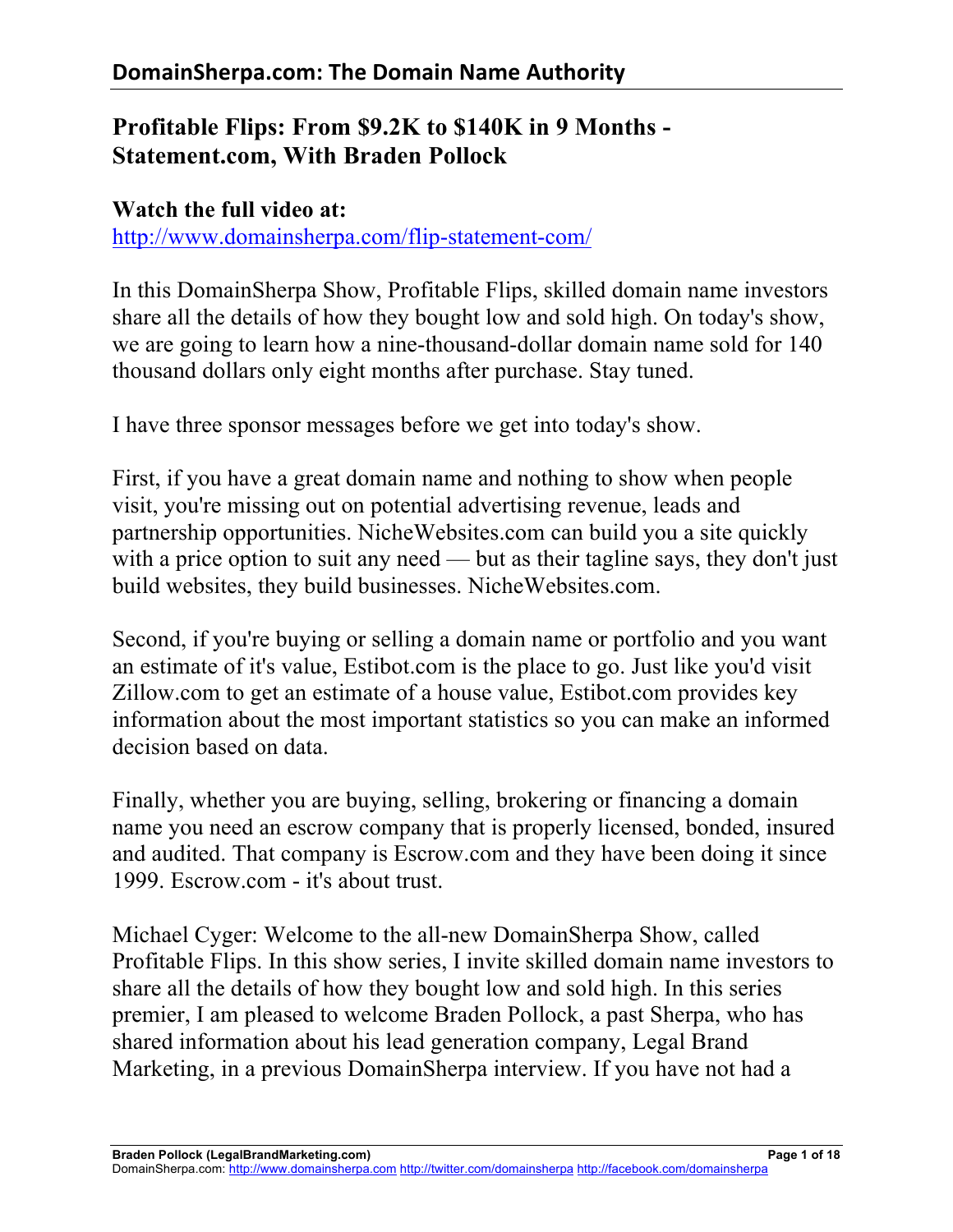chance to watch that interview, entitled Building a Niche Generation Empire, please do so. A link is presented below. You will not be disappointed.

Welcome back to the show, Braden.

Braden Pollock: Thank you very much. You know, that was so passionate. I do not know if I can keep up with all that.

Michael: That was funny, buddy.

Braden: You tell that to (Unclear 2:13.6).

Michael: All right, so thanks for being on the premiere show of Profitable Flips. The show idea is simple. We hear about profitable flips all the time in the industry, but what we do not hear about are the details that went into the successful flip. To be on the show, a domain investor must meet three criteria: (1) sold a domain name that was purchased within the last 12 months, (2) the profit of the sale must be at least ten thousand dollars, and (3) the profit of the sale must be at least one hundred percent of the purchase price.

Your flip today meets all three criteria, Braden, so let's start from the beginning. What was the domain name that you recently sold and when did you purchase it?

Braden: The domain was Statement.com, and I purchased it in October.

Michael: October 2013.

Braden: Correct.

Michael: Statement.com. The singular. Correct?

Braden: Correct.

Michael: All right. How much did you pay for the domain name, Statement.com?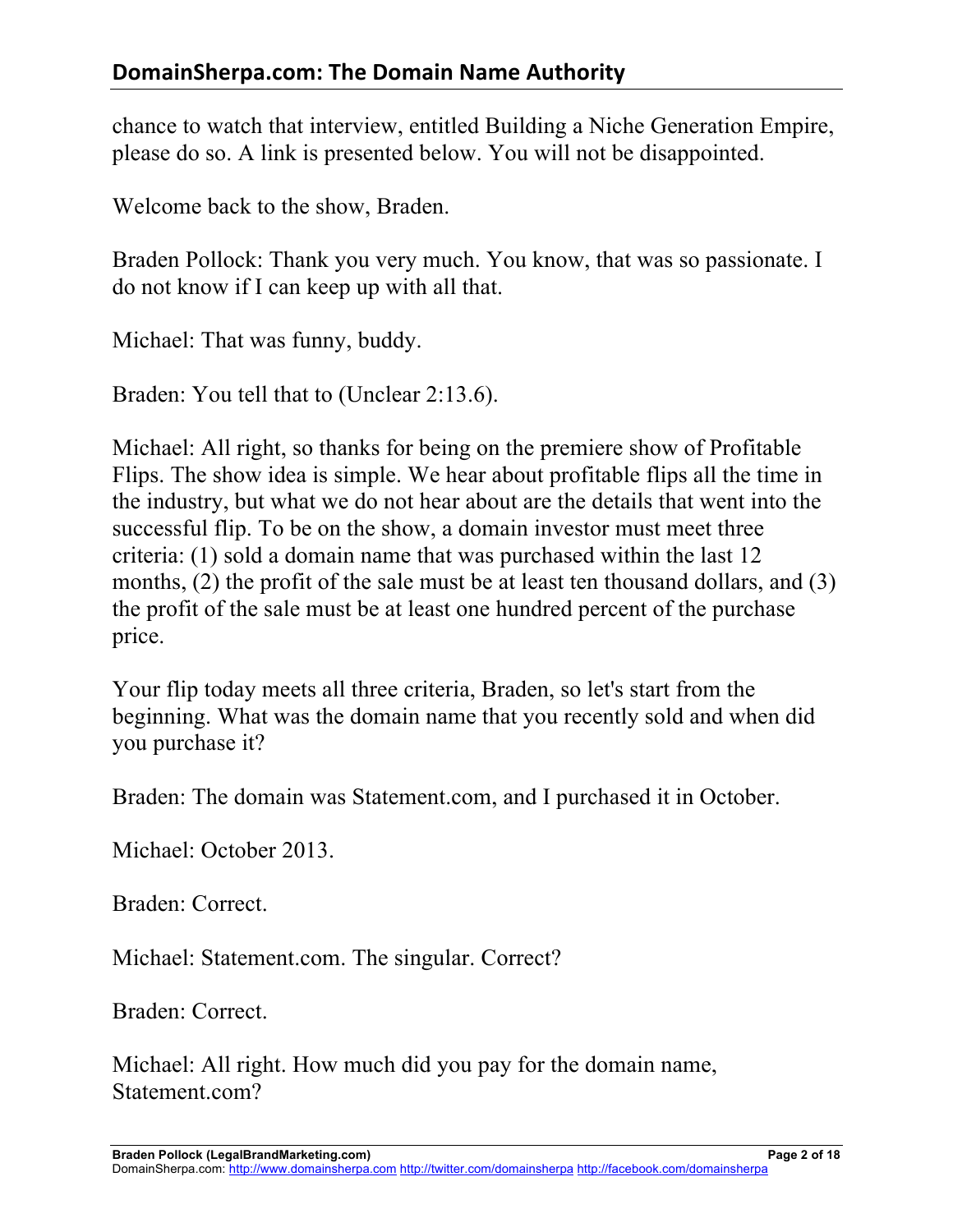Braden: About nine thousand dollars.

Michael: Okay, and you say about nine thousand dollars. That makes me wonder. Do you not remember how much you paid for it?

Braden: I am very secretive. No, it was part of a portfolio of names, all equal value, so divided out, it was about 92 hundred dollars. But they are all equivalent names. There are no dogs in there.

Michael: So, my quick math says you bought this portfolio of names. How many names did you say?

Braden: I did not.

Michael: I am glad I did not do the quick math in my head with the information that you gave me before the show. All right, about 92 hundred dollars per domain name.

Braden: (Unclear 3:58.9) standing behind the curtain, Mike. I cannot let them know that. There were seven names for 65 thousand.

Michael: All right. And do you think that 92 hundred dollars per domain name was a fair purchase price for Statement.com or do you think it was a great purchase price? How would you classify the purchase of it?

Braden: I think that it was a very, very good price, which is why I bought it. I am looking for deals. The thing is that most of the names I buy I do not have a purpose for, other than to sit on it and wait for an end user to come along, so I have to buy it right. I am looking for great deals.

Michael: Yeah, and so you purchased this portfolio of domain names. Do you think you could have purchased each of the names individually, or was the previous registrant of the domains looking for a lump sum of cash and you just happened to come along at the right time?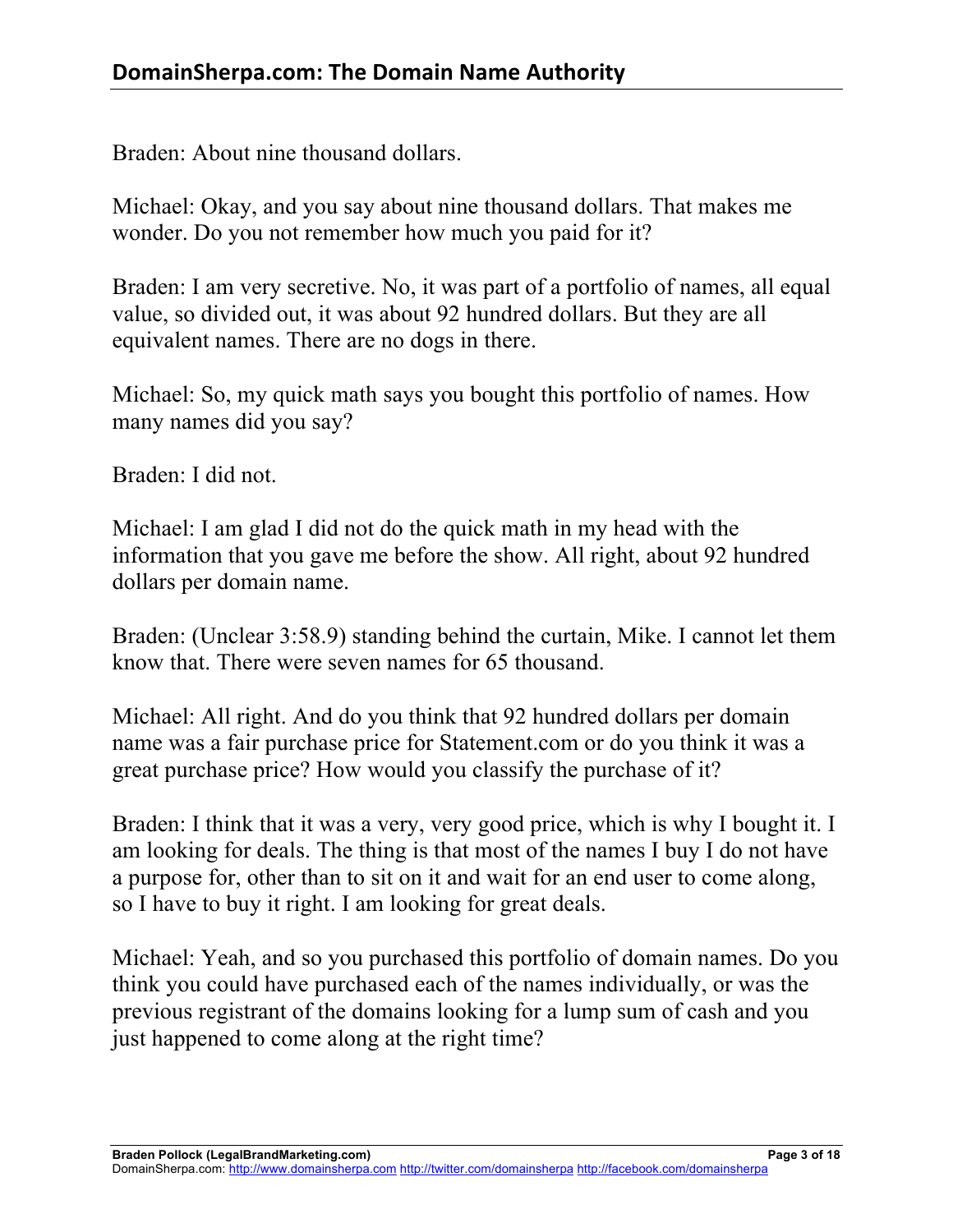Braden: Yeah, it was a portfolio sale. I mean he was asking substantially more than 65 thousand for the portfolio, but that is what I ended up buying.

Michael: Cool. And of course, as the audience knows, I would ask you for a list of all the domain names purchased in that package, but as you and I discussed in the pre-show interview, you understandably do not want to make it all public as it might affect the sale in the future. So, let's jump to the end of the story for a moment. How much did you sell the 92-hundred-dollar domain name, Statement.com, for?

Braden: 140 thousand.

Michael: When did you actually close and get the money deposited in your account?

Braden: Last week.

Michael: Nice. All right, congratulations. So, the deal is done and funded, and the cash is in your bank account.

Braden: If that was not the case, we would not be talking about it right now.

Michael: 92 hundred dollars to 140 thousand dollars is quite a profit for only owning the domain name for about eight months. So, let me go back to the beginning. As soon as you bought this domain name, did you do any publicity to sell the domain name, such as list it for sale on any marketplaces or put up a landing page or contact brokers and let them know that you own it now?

Braden: I parked it at DomainNameSales, at Internet Traffic, and so it was listed on DomainNameSales. So, the enquiry came through DNS.

Michael: So, if a user who is interested in the domain name typed Statement.com into their browser bar, it would take them to a landing page. And typical landing pages at DomainNameSales can either be a straight inquire about this domain name or it could be showing ads and then it has a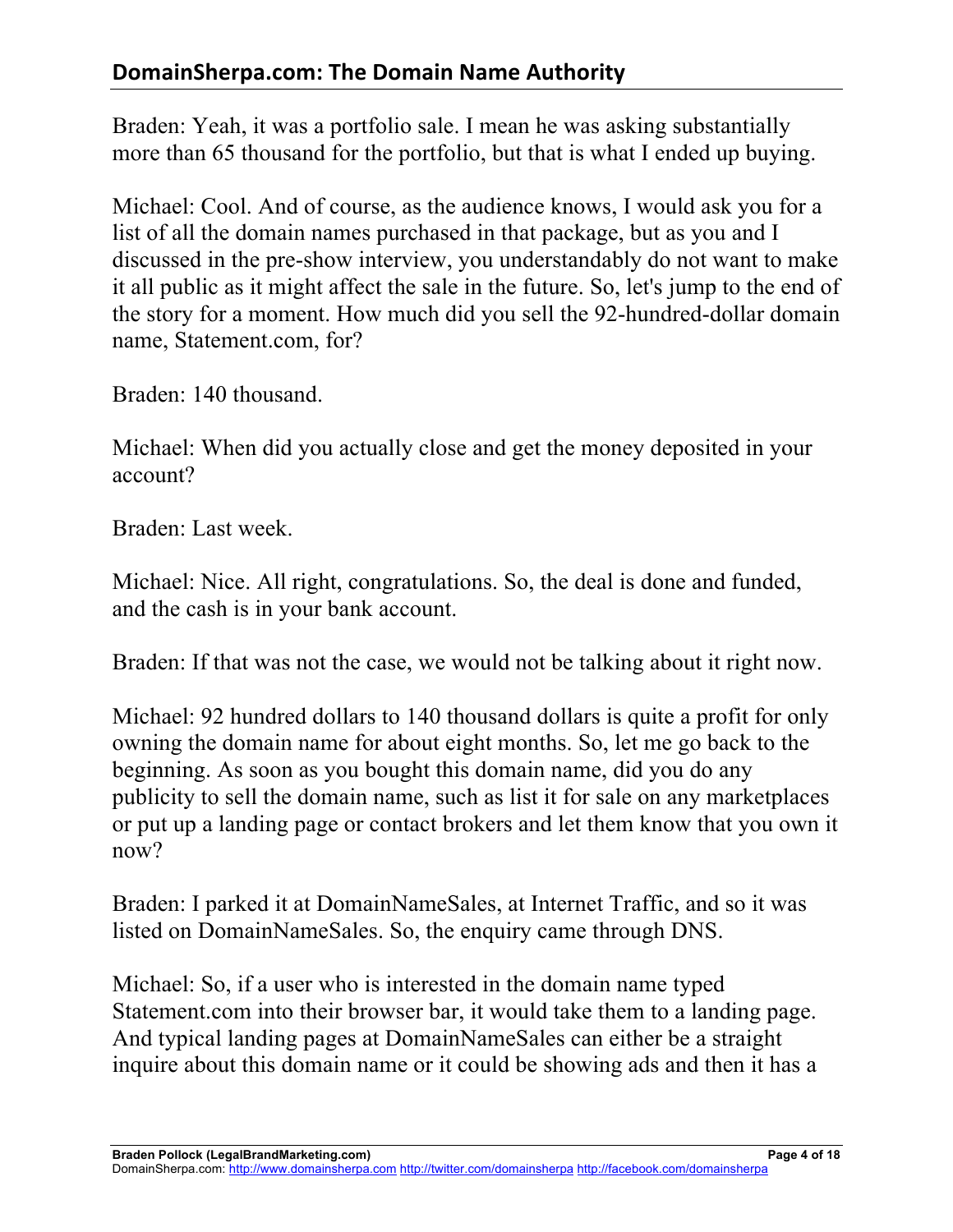bar at the top that says this domain name may be for sale; contact us. Which kind of landing page did you use?

Braden: Yeah, I have got the combination. So, there is an ad feed as well as a banner at the top that says this domain name is for sale; click here.

Michael: Got you. So, you changed your registrant information. You pointed the domain name at DomainNameSales.com, Internet Traffic, and you were monetizing it with advertising. The lead actually came through DomainNameSales.com or InternetTraffic.com/ I am not sure exactly how to refer to that.

Braden: Yeah, DNS. DomainNameSales.

Michael: DomainNameSales,okay. And when it came through, did the perspective buyer use their real information or did they use sort of a fake Yahoo throwaway address?

Braden: The real information.

Michael: Nice, okay. I am going to come back and ask you about the new information. Before you got this inquiry from the buyer - the transaction that actually took pace -, how many inquiries did you receive in the other eight months that you owned it?

Braden: I got about two per month. I actually received, while we were negotiating, two more inquiries on that name.

Michael: Wow.

Braden: I received probably about 15 inquiries on this domain name. I actually can look it up.

Michael: And you are looking it up in the DomainNameSales.com interface right now.

Braden: Right. So, 15.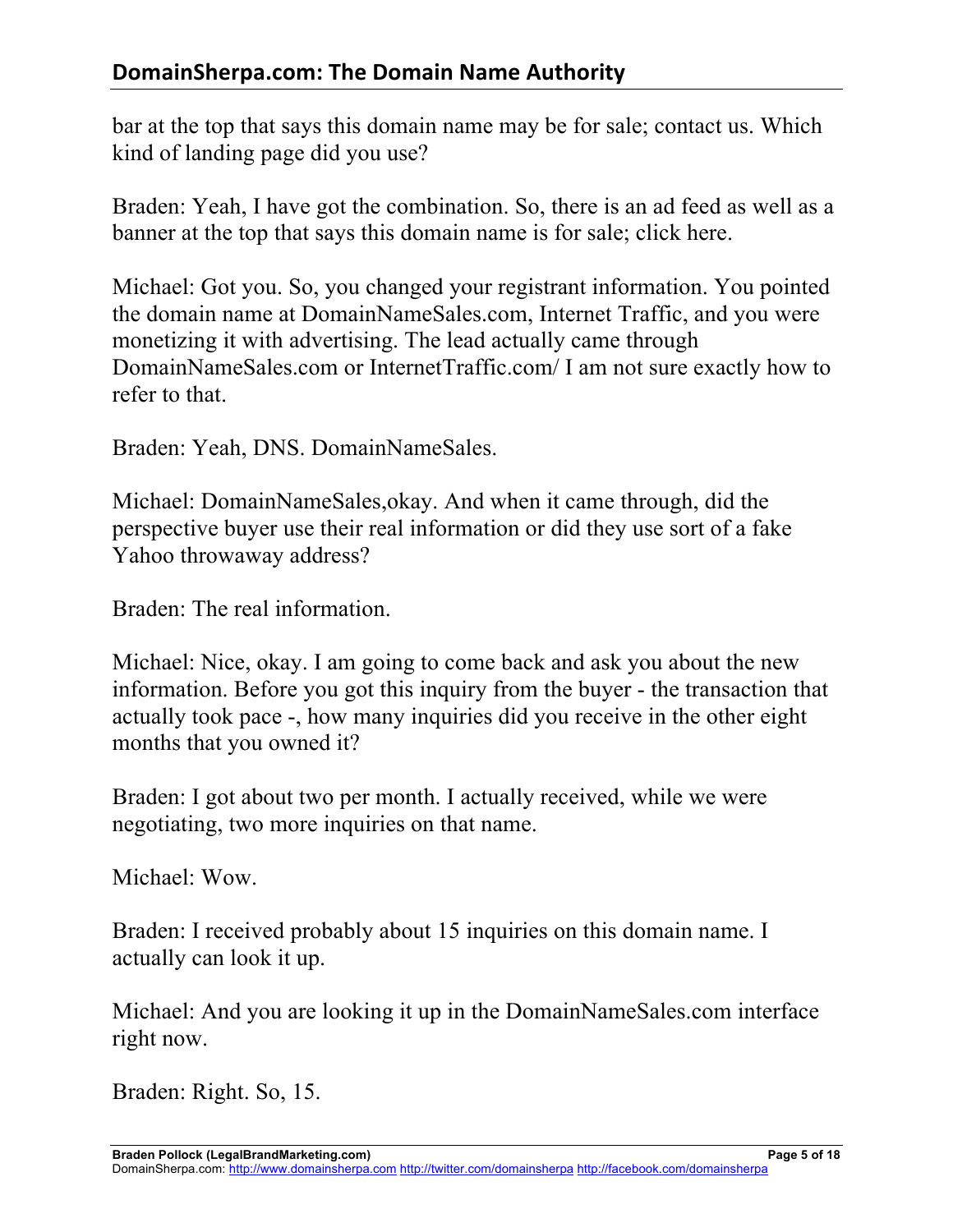Michael: And would you say that most of them were valid inquiries, people that wanted to pay a good amount for it, or were most of them like: "Hey, I have got ten-dollar registration fee. Will you sell it to me?"

Braden: Yeah, I would not say that. I mean I got an offer the other day for one of my one-word .COMs: a four-dollar offer. Four.

Michael: That is better. That is half the registration fee.

Braden: I was not sure, but I ultimately decided to pass.

Michael: Maybe it was a typo. Did you email them back and say, "Hey, did you mean four dollars or four thousand dollars?" Maybe they forgot a 'K' on it. All right. So, on those 15 or so inquiries that came in before the last one, did you ever quote a purchase price for these inquiries? Did you ever say, "Here is how much I am looking for"?

Braden: No, I have kind of a generic template response that says we are expecting offers in the six-figure range. That makes most people go away and leave me alone, because most of the offers are 50 bucks or one thousand dollars, or something, or four dollars. And so, that is really to kind of pare it down, but the thing is that you never know, so I have to put something out there. I am not a fan of saying it is not for sale. Some people like to do that. I like to put out kind of this broad. Six figures is anywhere from one hundred thousand to 999 thousand dollars. So, if somebody is serious, they will come back with an offer. Even if their offer is 50 thousand dollars, they see a sixfigure asking number. They will come back with 50 thousand, but they are not going to come back with, well, we will give you a thousand bucks. They will just go away.

As a matter of fact, now that I am looking through this comment inquiry string on DNS, the opening offer for this sale was 25 hundred dollars.

Michael: Okay. So, they reached out to you through that form on DomainNameSales and said, "I am interested in buying Statement.com, and I am going to make an offer of 25 hundred dollars."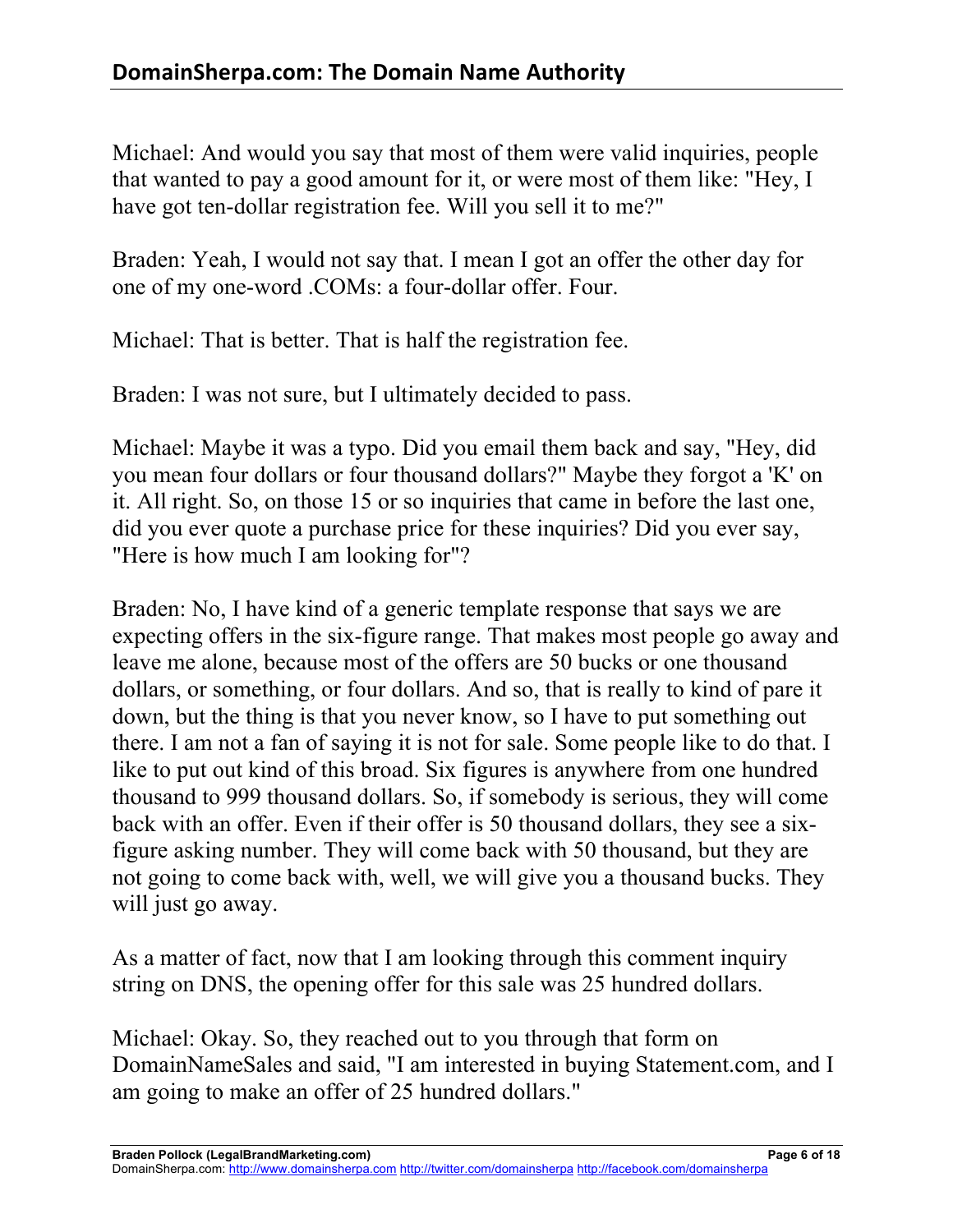Braden: Right, and then the comment was: "For use in a startup." Usually that goes nowhere.

Michael: Sure.

Braden: Because startup could be unfunded. 25 hundred bucks is not going to make it happen. And it is a startup, so I know what the company is and it is a big VC, and it is one of their companies and they have a big budget.

Michael: Now, I went to DomainTools.com and looked up the WhoIS information for the current registrant. It is public information. It is a company called CentralWay.com out of Switzerland. On their website, they say that they build and invest in online companies and do some venture capital. So, when they reached out to you, was it through CentralWay.com so that you could go to their website and figure it out?

Braden: No, it was, I think, a Yahoo address or something like that.

Michael: Okay, so it was a generic and they did not lie about what they wanted to use the domain name for.

Braden: They did not mention CentralWay of course.

Michael: No, because that might indicate deeper pockets and paying more for the domain.

Braden: Right. Right. But he used his real name, so I was able to do some digging.

Michael: So, was the first thing that you did to go and type in his name into a search engine and figure out who he was and how he was associated or who he was associated with?

Braden: Essentially. In DNS, they do have tools, like I can just click on a search button, so you can search in Facebook or LinkedIN, etc. And I think I had found him on LinkedIN, if I recall correctly.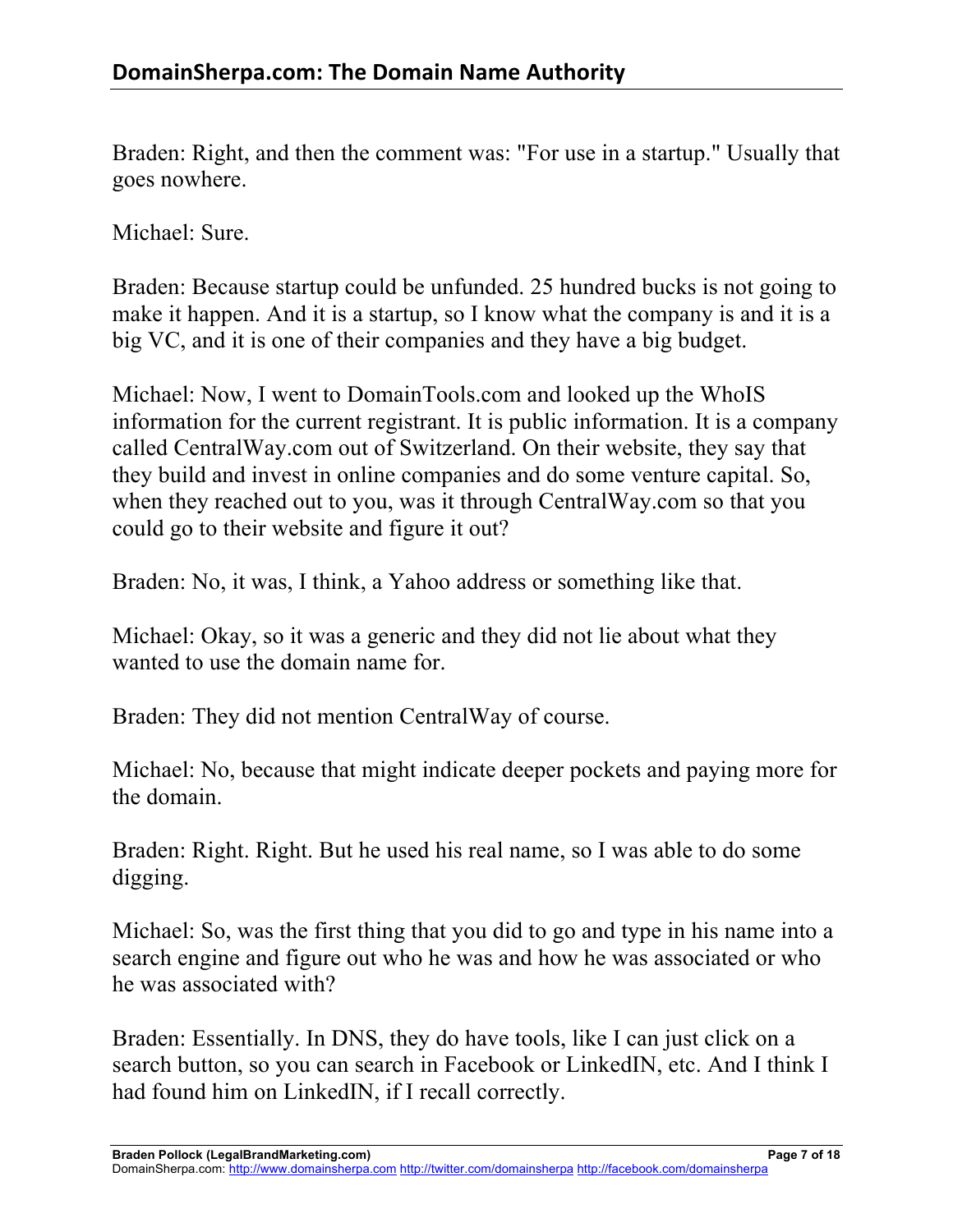Michael: Got you.

Braden: Through the DNS tool.

Michael: Right, and it is just an icon and you click on it, and it takes you directly to LinkedIN with the search populated.

Braden: This is not a DNS commercial, by the way.

Michael: It is not, but it is the way that this sale happened to progress, and so I think it is fair enough to talk about it.

Braden: All right, Frank, here is a free plug for you.

Michael: So, that was your due diligence process. You had his name, even though it was a Yahoo address. You went to LinkedIN. You looked him up. You thought it could be the same guy, and he is with this VC/business development company called CentralWay out of Switzerland.

Braden: Right, and I looked up CentralWay. I did some research on CentralWay. They invest in banking applications, so Statement.com is exactly what I figured it would be used for, a banking app, and I also saw that CentralWay has a 50-million-dollar fund.

Michael: Cool. I did not see that on their website, so that is cool too.

Braden: I am obviously a better research than you.

Michael: Due diligence is key. So let's discuss the negotiation process. They submitted the first offer to you via email: 25 hundred dollars. You said that your typical response on a domain name like this is to say, "I am looking for six figures."

Braden: Right.

Michael: And what transpired from that point?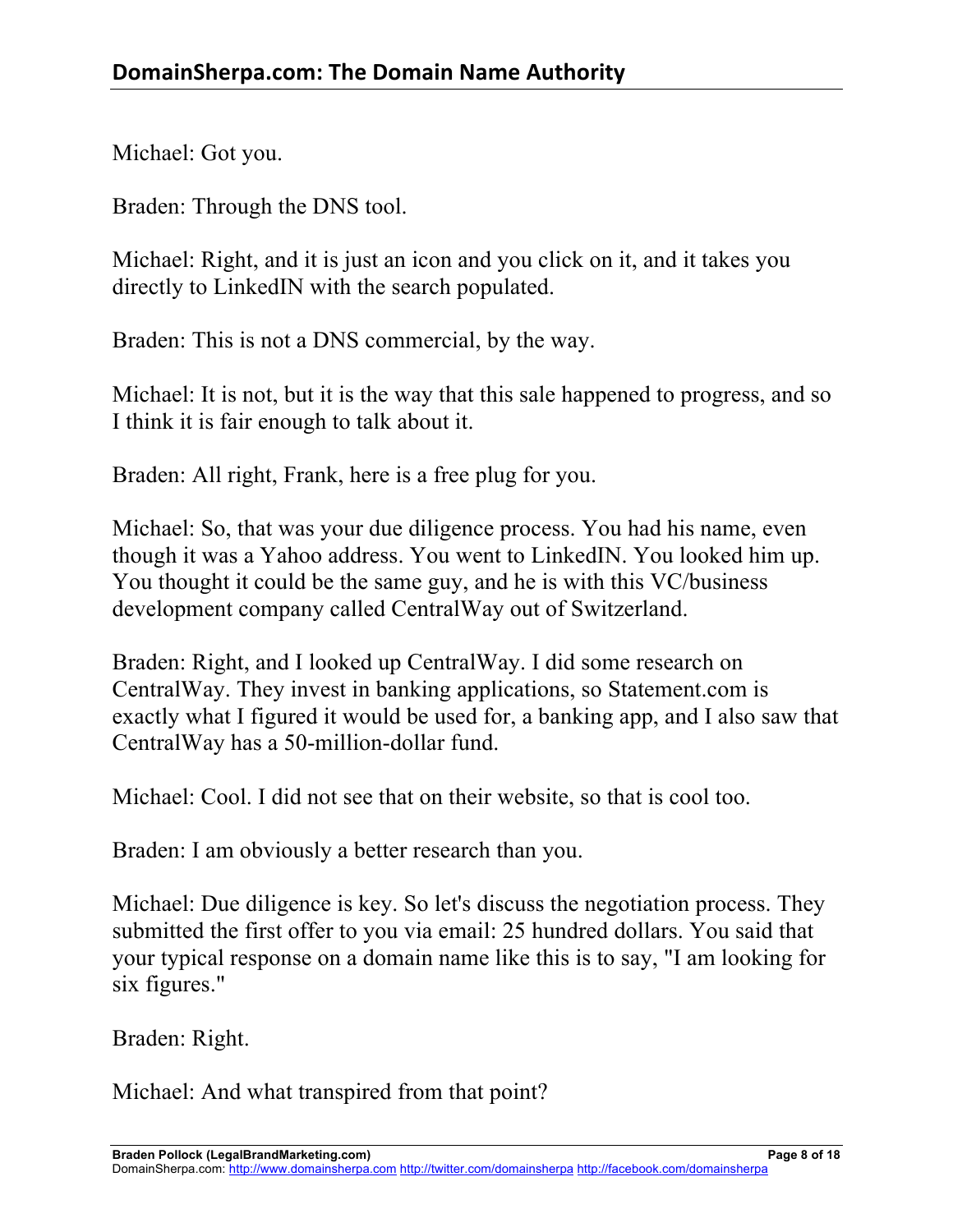Braden: He sent me another note saying that he wanted to get on a call. And so, knowing that he knows my range, I am okay with a call. I called him up.

Michael: Called up Switzerland?

Braden: Yes, just like that, with my fingers. That is how I called. All my International calls are just with my fingers. So, I called him and he said, "Six figures is a big range. What does that mean? Is it a hundred thousand or is it much more than that, but we are okay with that depending on where you are," and so I said, "250 thousand."

Michael: We are okay with that depending on where you are, but he started off on 25 hundred dollars.

Braden: You never know.

Michael: You never know. Your expectations could have been lower.

Braden: Right.

Michael: But they clearly thought it was worth six figures as well.

Braden: Yes.

Michael: Okay.

Braden: So, I said 250, and he said, "Their budget is not that high," and I said, "How high are they willing to go?" He said, "The max budget is 120," and I said, "That is not going to cut it." He said, "Let me see what I can do," and so there was some back and forth, and he talked to his people and got back to me, and he said, "They will not go above 120," and I said, "Well, that is too bad. Let me know if they are willing to change their minds."

Michael: All right, so let me pause the story. So, you went back and forth. 250. Oh, we cannot do that. Well, let me talk to my team, and then you hung up. Right? And then he shot you an email next and said, "We can do 120."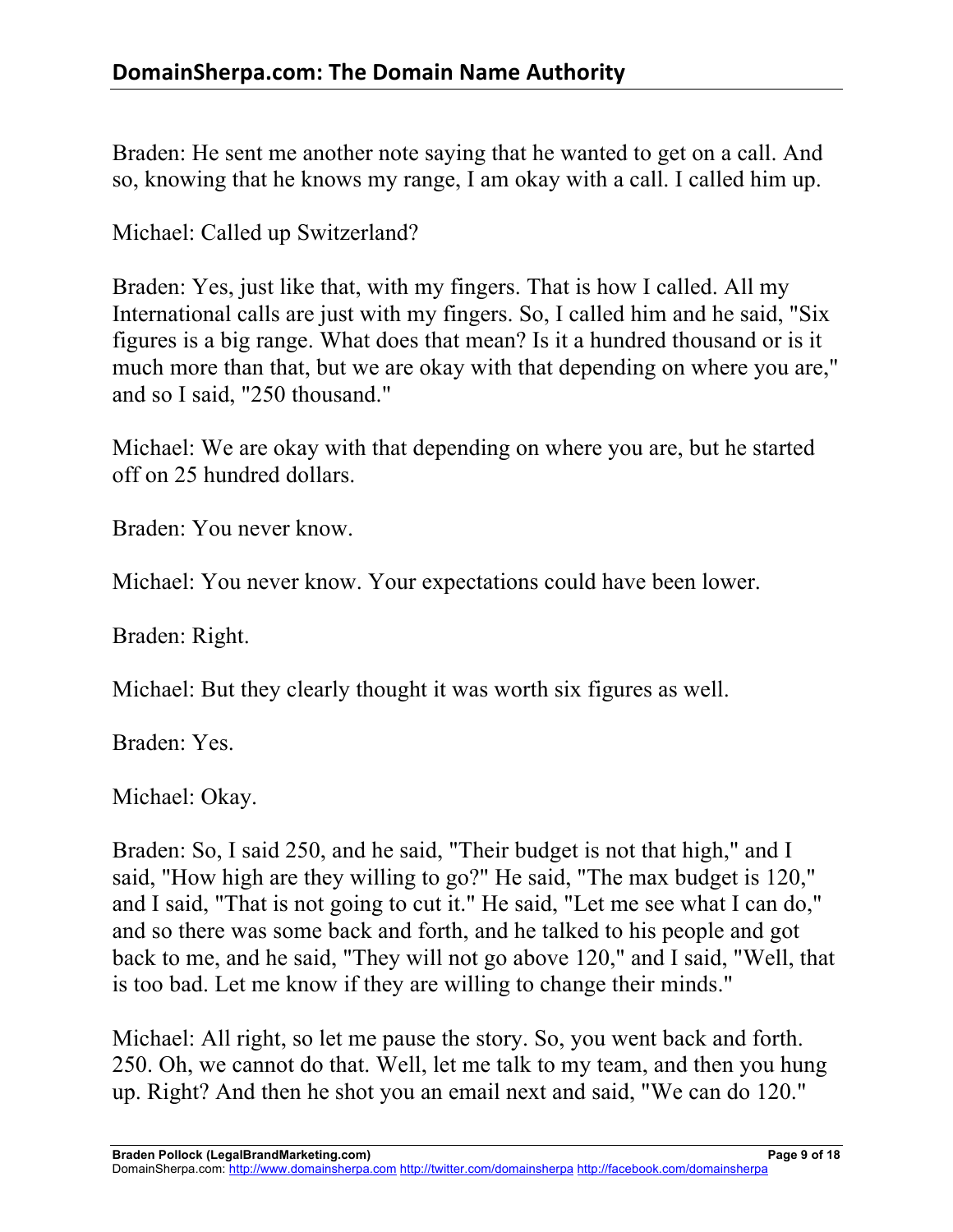Braden: No, on the call, he said, "We cannot do more than 120."

Michael: Okay, and then you said, "Well, that is not going to do it," and he said, "Let me talk to my staff." And so, at that point, you hung up on the phone.

Braden: Right.

Michael: And then the next communication was from him, back to you, saying...

Braden: "We will not go above 120."

Michael: Okay, and then you just wrote an email back, saying, "That is too bad. Let me know if your situation changes or you change your mind," or something like that.

Braden: Right.

Michael: Okay. And then how long before you heard back from him?

Braden: I let it go about two weeks, I think, and then I pinged him and said, "Any further movement? Have you reconsidered?" And he said, "No," and then I had said, "Is there anything creative that we can do? Do you need terms? I am open to equity. Let's have another conversation."

Michael: Oh, interesting, okay.

Braden: And we had another conversation. He said, "Equity is not an option. We do not need terms," and I said, "We need to go up from there. Is there anything you can do to bring it up from 120 because I just cannot go that low? I am willing to come down from 250," and he said, "140." We went back and forth, and that was the bottom line.

Michael: So, he said 140 when you were on the phone the second time.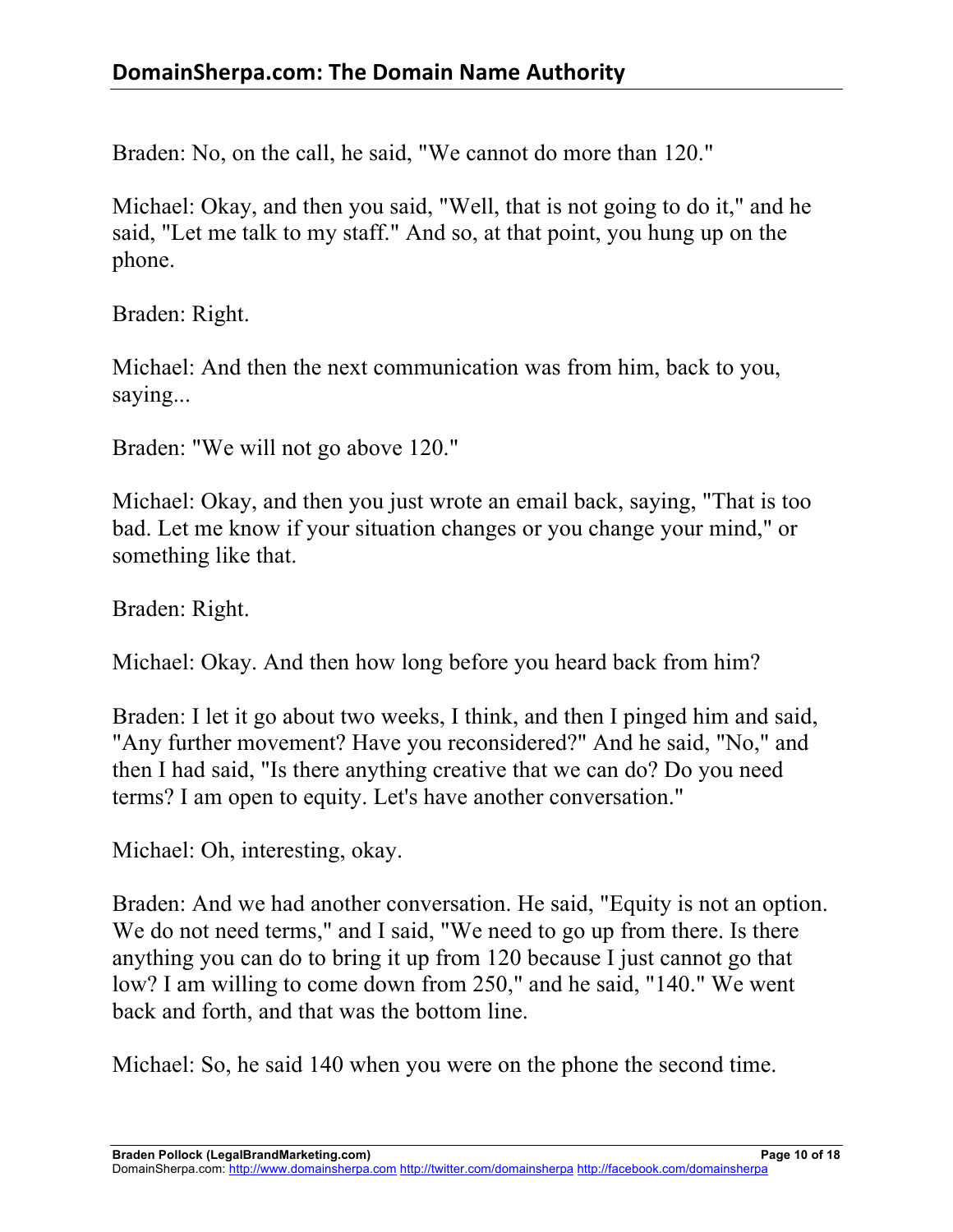## **DomainSherpa.com: The Domain Name Authority**

Braden: Yeah. Well, the second time actually I asked them if they could sweeten the deal, and he said, "Let me see what I can do."

Michael: Okay, and so he hung up and then he talked to his staff, maybe, and then emailed you back or called you back.

Braden: Actually it then went to Skype. We were using DNS, we were using email, we were using Skype, and we were using phone calls.

Michael: Skype call, like a video chat like you and I are doing, or Skype texting back and forth?

Braden: It was just IM on Skype.

Michael: IM, instant messaging.

Braden: He is nine hours ahead, so the scheduling.

Michael: Right. So, then on Skype instant messaging, he wrote, "140 is the best we can do," or how did you get to that number?

Braden: Yeah, it was either IM or it was on a call, but ultimately he came back with 140 and I agreed to it.

Michael: Okay. And was that tough for you to agree to 140 when you had previous said 250?

Braden: No, it was tough to turn down the 120.

Michael: All right. When we come back from this quick break, I want to ask you about setting the asking price and about the negotiation process in more detail.

Quick break from three sponsors of today's show:

First, are you tired of being up-sold and cross-sold when you buy or renew a domain? Then try the newest registrar being built from the ground-up with a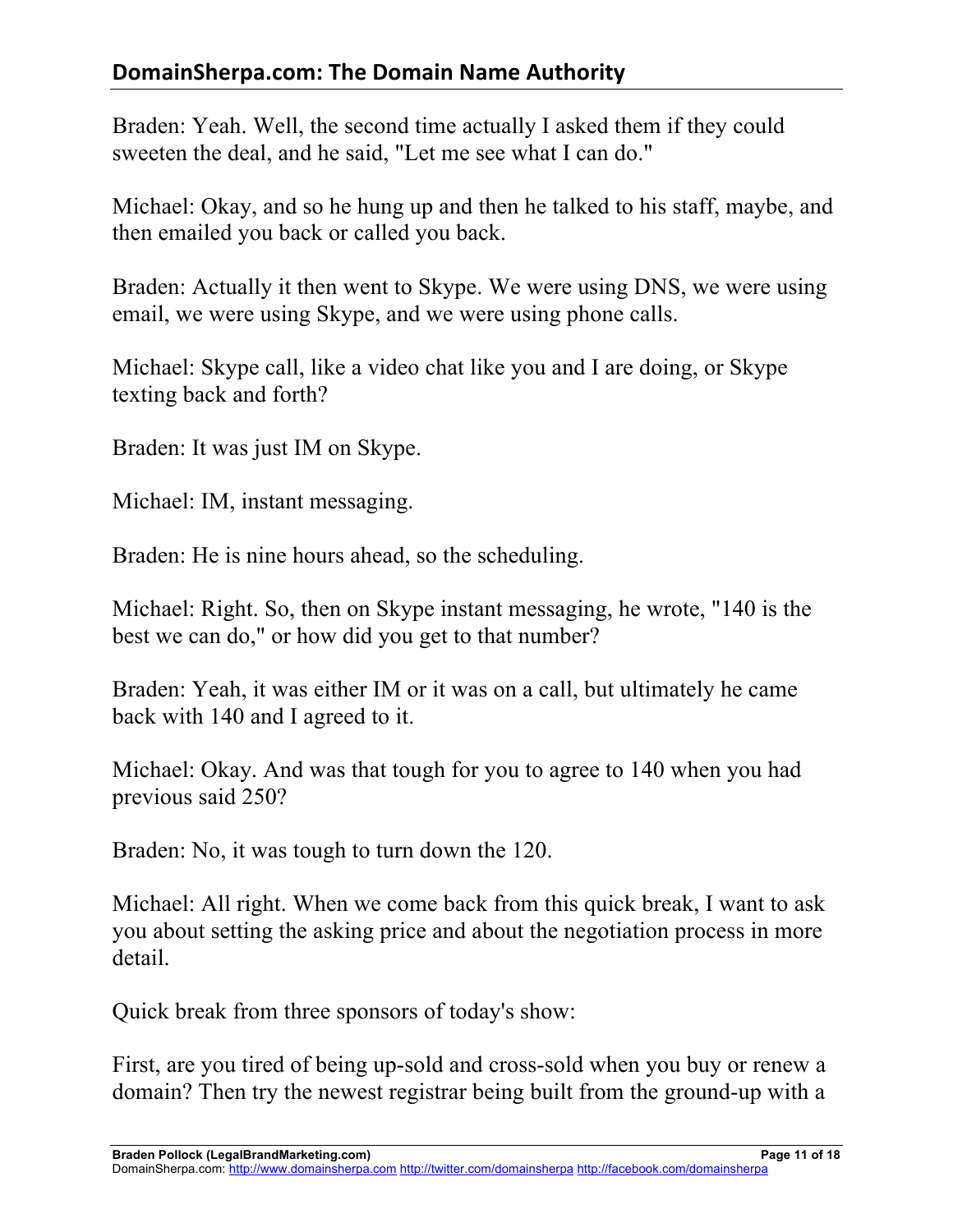beautiful interface, competitive pricing and 24/7 support. Uniregistry.com will surprise and delight you. The right domain name can change your life: Uniregistry.com.

Second, investing in Chinese domains is crazy hard without expert, native language advice. Now, as a service to the western domainer community, TLD Registry offers ChineseLandrush.com. Using ChineseLandrush.com will help you invest in Chinese domains with confidence, and without knowing a word of Chinese.

Finally, Media Options is a boutique domain brokerage firm that gets results. They've specialized in helping companies acquire and sell high value domain names since 2005, with a client list ranging from funded startups to Fortune 500 corporations. Visit MediaOptions.com to learn more.

Michael: We often hear about great domain name sales like this one, and what I am always unclear of is how the seller decides a price is high enough. In your case, you turned down 25 hundred dollars. You turned down 120 thousand dollars. Why was 120 thousand dollars not good enough to sell the domain name that you purchased for 92 hundred dollars eight months earlier?

Braden: Well, I thought the buyer had a big enough budget to go higher. I think that the name warrants it. Is it a 200-thousand-dollar name? Yeah, for the right buyer. Is it a hundred-thousand-dollar name? Yeah, it is probably worth that too. So, it is the question of a bird in hand, and when to turn it down and when to take the offer. Was I willing to turn down 120? Not really. I mean I pushed them a little bit more, but I would have taken 120. The 250 - I threw that number out there because I knew who the buyer was, so I started high, but I was willing to come down 50 percent.

Michael: Yeah. If it was truly a startup, maybe they were part of Tech Startups or one of the other startup incubators and they had 20 thousand dollars in funding, would that have done a deal if they spent all their 20 thousand dollars on the domain name?

Braden: Oh, no, not this name. I mean I get offers like that all the time and I turn them down.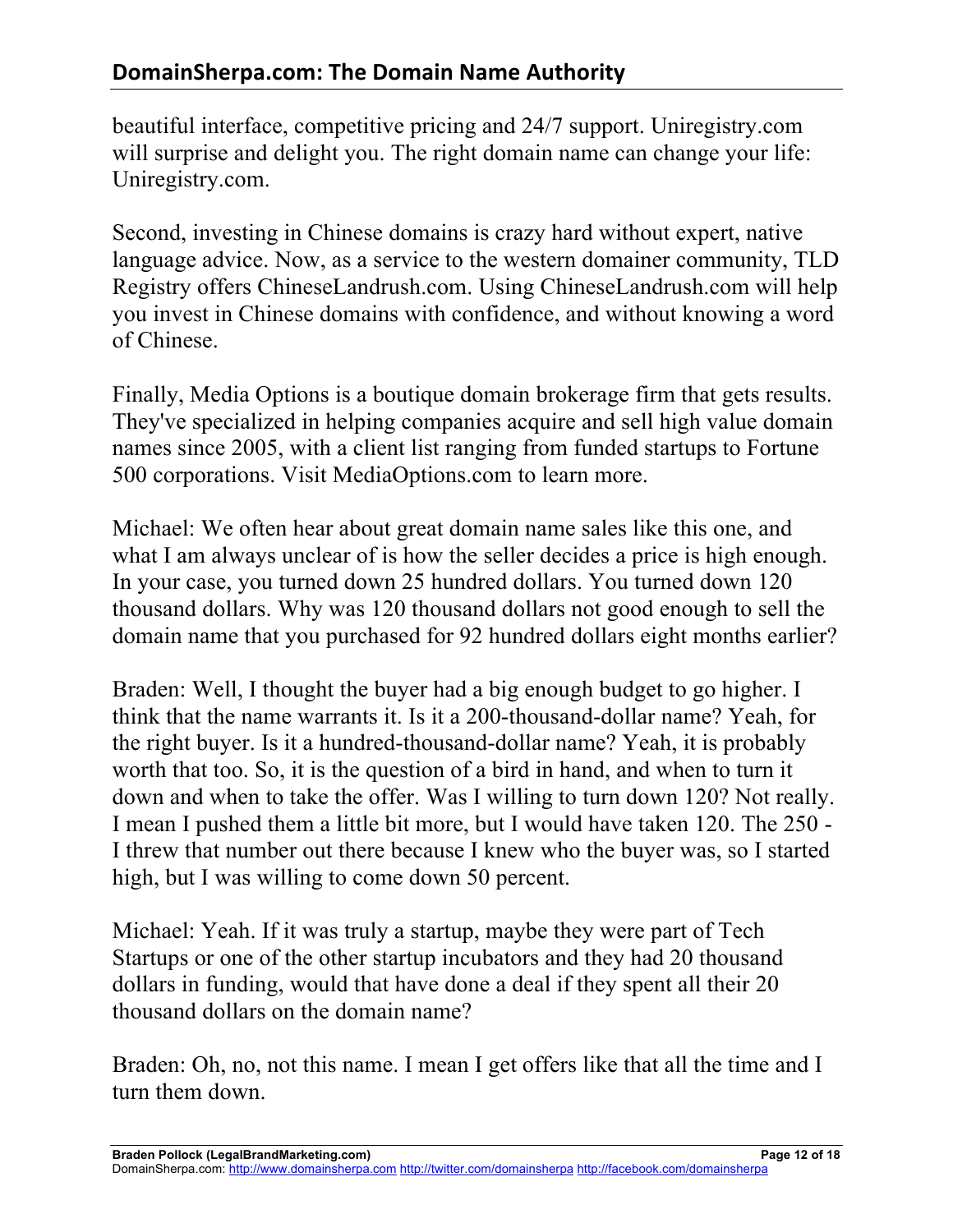Michael: So, you were sure in your mind that this was worth at least a hundred thousand dollars and you were not going to entertain anything below that.

#### Braden: Right.

Michael: Even if it meant you were going to hold on to it for the next ten years.

Braden: You mean the next ten years or 80 more dollars of investment. Who cares? Yeah, for me, it is a buy and hold when I buy names like this. I am willing to wait because big deal. If I can get an extra 50 thousand dollars on a name five years from now, after 40 dollars of investment, who cares?

#### Michael: Yeah.

Braden: So that is the way I see it. I mean I do not. If I needed the money, I can always flip them faster, but that is not my model. My model is buy and hold. And I set a price. I figure what I think the name is worth, and most of my one-word .COMs, I believe, are in the six figure range. I mean there are of course goofy names out there, but the ones I am buying, I am focused on that. And when I get the offer that makes sense, then I will take it. I mean I have got an offer on a name a couple months ago. A 75-thousand-dollar offer for a name that I had 15 thousand into, and I turned it down because I think it a quarter of a million dollar name. And this is a name I would not take a hundred or 125 thousand dollars for.

Michael: Right. In house flipping, there is a concept called carrying cost, which includes mortgage, expenses, salaries, until the house is sold. You just alluded to this. For those new to the domain name industry, can you describe your carrying costs or ongoing expenses associated with keeping ownership of the domain name, Statement.com?

Braden: Well, listen, I have not, at this point, borrowed any money against any of my names, so there is no cost. So, my carrying costs are eight dollars per year.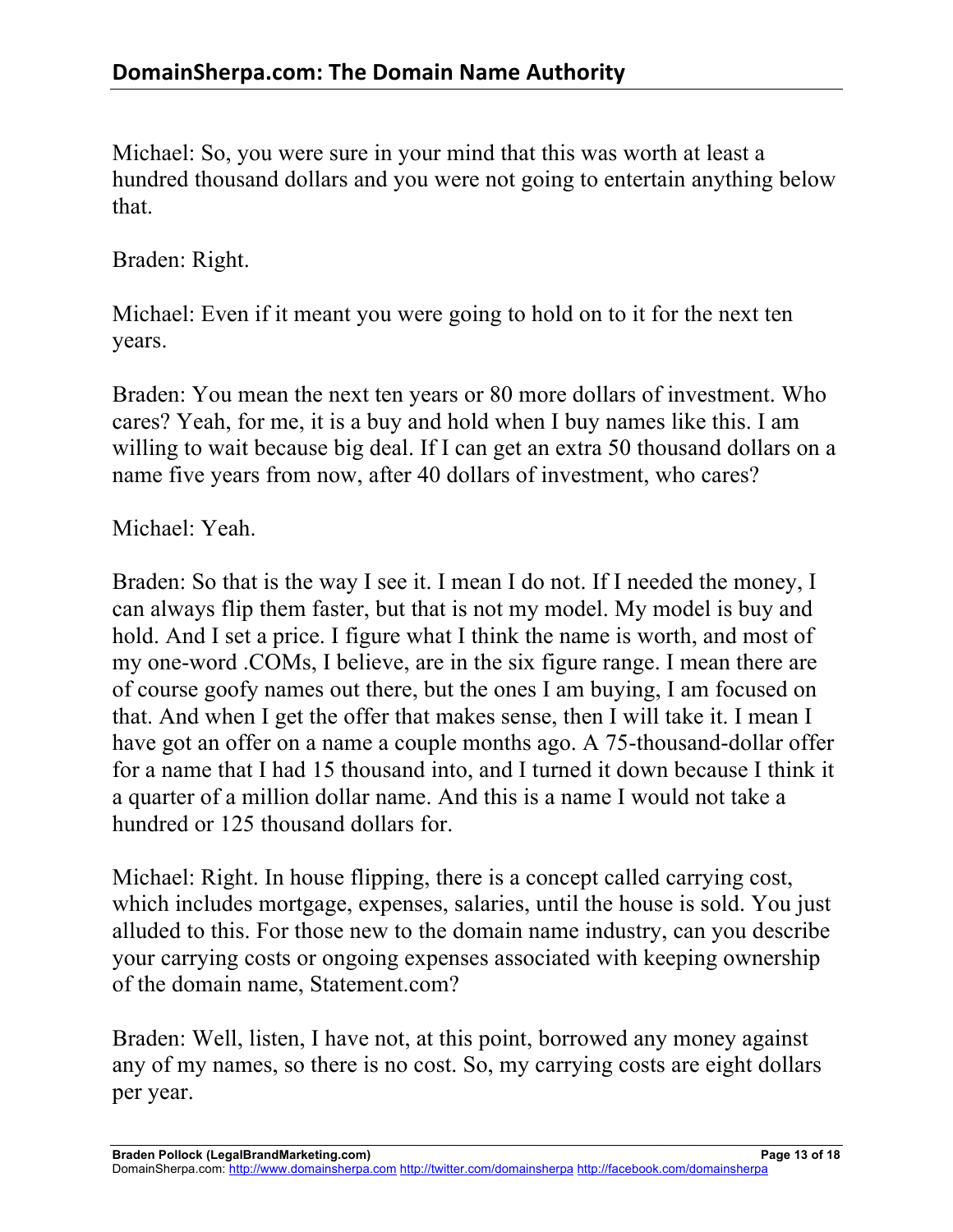Michael: Aside from what you paid for the domain name, which was 92 hundred dollars. You are not paying mortgage interest like you would in a house flip.

Braden: Right, or the property taxes. I am just paying the registration fee of eight dollars and something cents, so that is it. Now, when you have these ten thousand domain names and you are spending 80 or a hundred thousand dollars per year, that could be significant.

Michael: Right.

Braden: But if we are talking about my portfolio of high-value names, I have much fewer of those versus my longtail names. And I look at them a little bit differently. I have got longtail names that I am selling for five to ten thousand dollars a piece, and I have got many thousands of those versus my premium generics, and I have got some dozens of those, but that portfolio is worth much more.

Michael: Right, definitely.

Braden: But I do not spend very much on that.

Michael: Got it. I am sorry, Braden. Often times sellers get caught up in the emotion of a transaction, so you infrequently see home buyers and sellers not using realtors to represent themselves. The realtors remove the emotion from the process. You have a guide. You have a third party who is knowledge and has their own opinion about whether you are properly or selling a house at the right amount. Do you think it is necessary in domain name transactions to have a broker as well that removes some of that emotion? In this case, you did not have a broker. You were the buyer of the domain name and the broker. What are your thoughts on using a third party to remove emotion from the process?

Braden: Depending on your experience level, it is probably a good idea because they know how to research. They know how to push. They are not negotiable. They can always defer to, well, my seller just will not do this.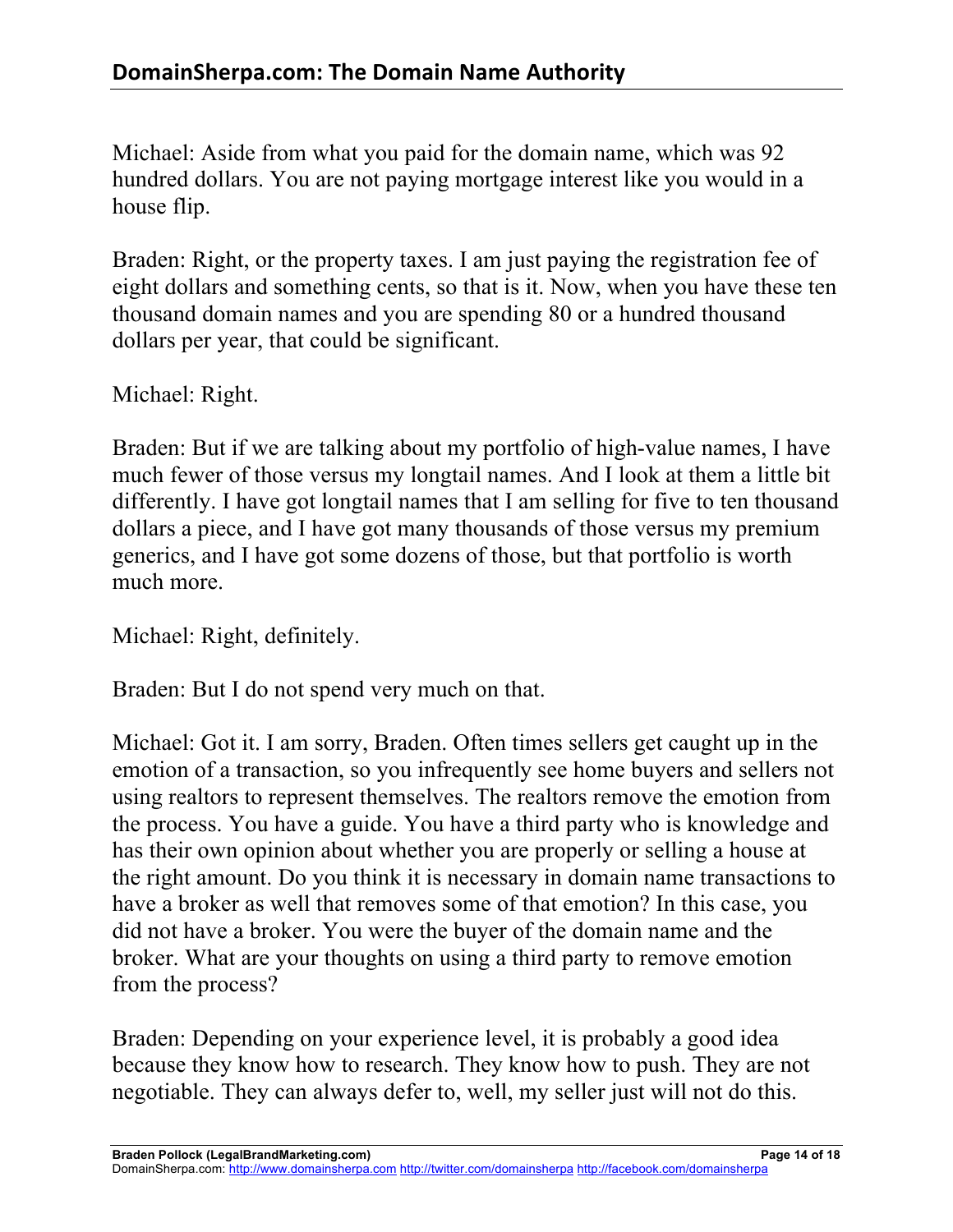## **DomainSherpa.com: The Domain Name Authority**

They will not go that low. I have a lot of experience buying and selling names, so I can do it on my own. Not to say that I would not use a broker and I certainly have gotten offers from broker. And I know all the brokers and they are all my friends, so they are great people and they are very good at what they do. I just do most of them myself, at least at this point, and that might change. That might change, because I am limited in how much time I have. So, I probably get one or two offers a day, but if I was getting ten of 15 offers a day, I would probably have someone help me with it.

Michael: Yeah. Seven months into owning Statement.com, when you were getting two offers per month and they were coming in at registration fee or ten dollars, or how much do you want, and you quoted back and said six figures and the conversation died right there, did you ever ping any of your friends, your business colleagues, or other brokers that you know to get their opinion on the sales price of Statement.com before making a decision?

Braden: No. I have a pretty good kind of gut feeling about most of the name, although sometimes I do ask what something is worth. I did not on that name, but I certainly have and would again if I had a 50-thousand-dollar name, and should I hold out or should I take it. I might ask.

Michael: Yeah, okay. In this case, on Statement.com, when you agreed to a purchase price, did you or the buyer want to use a sales agreement or did you go straight to escrow?

Braden: We went straight to escrow.

Michael: Okay, so you started the transaction at an escrow company.

Braden: Yeah.

Michael: Which escrow company did you use?

Braden: They required Escrow.com.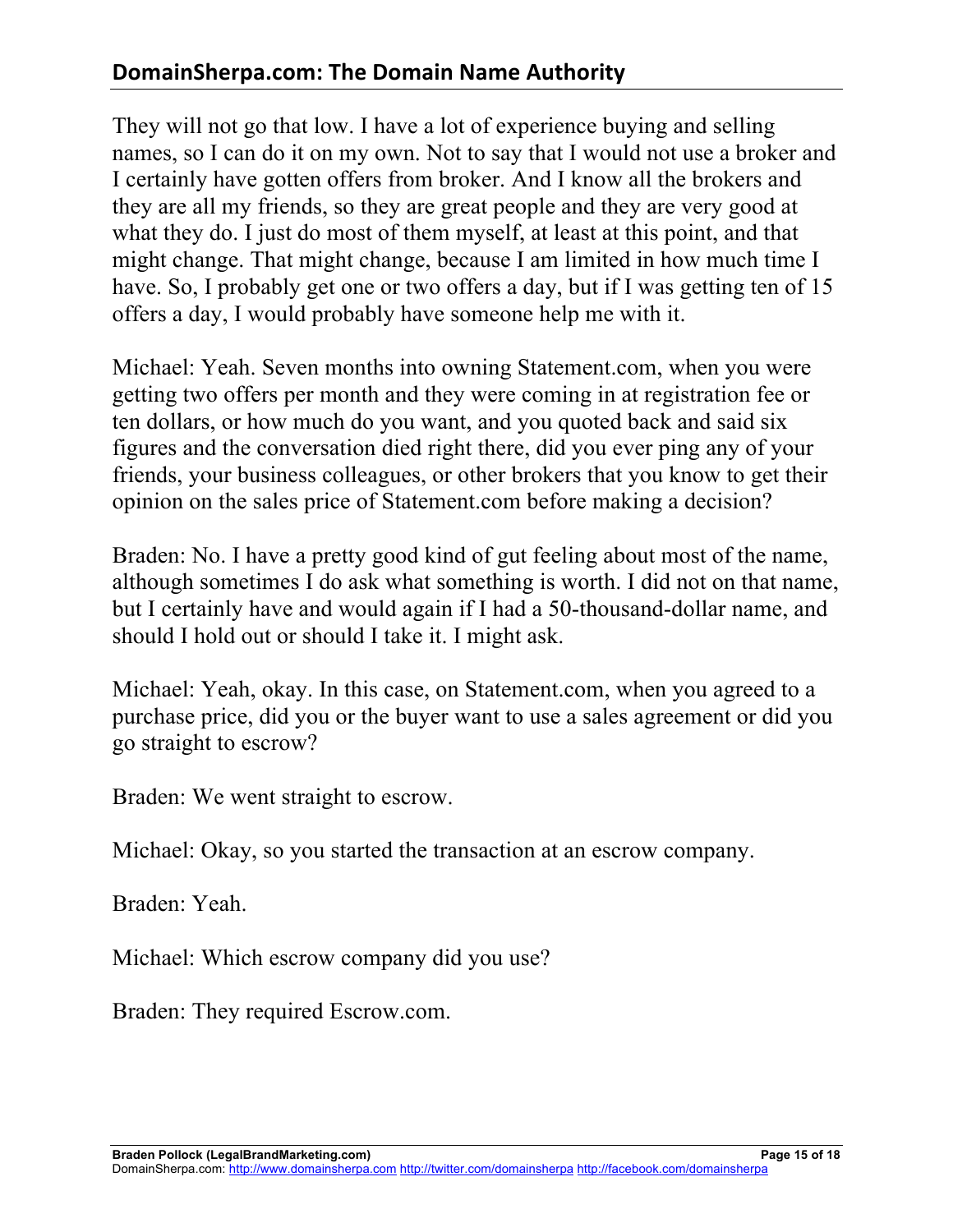## **DomainSherpa.com: The Domain Name Authority**

Michael: Okay, and I know all escrow companies charge a fee. They oversee the process and make sure that the domain name gets to the buyer and the money gets to the seller. Who paid the escrow fees?

Braden: They did.

Michael: And that is customary for a buyer to pay the escrow fees?

Braden: It is part of the negotiation. So, what I try to do is I say, "Just send the payment to my attorney." When you go through a law firm, a lot of times they feel comfortable with that, so that is the way I do it to avoid escrow fees and then avoid that extra bit of negotiation.

Michael: Right.

Braden: If they say, "No, well, we just want to use escrow," and this company said, "Everything we run through Escrow.com." I said, "Fine, but you are going to pay the fees," and they said, "Okay."

Michael: Yeah. Okay, cool. I often check EstiBot.com, which viewers of DomainSherpa know it is an automated valuation tool and of course is a sponsor of DomainSherpa.com, but I bring this up because I always like to see if EstiBot is on or off base with its valuations. In the case of Statement.com, it lists the retail value at 131 thousand dollars and it lists the wholesale value at \$7,300. Now, those two numbers are pretty darn close. They are order of magnitude correct with actually what you bought it and what you sold it at. Do you use EstiBot at all during your process?

Braden: No.

Michael: Never used it before.

Braden: Well, I have used it and I am friends with Luke, who built it, but I do not. The thing is that EstiBot has only got so much they can work with. So, they can only take publicly available data and they do not have all of it, so it can be wildly inaccurate and it also will not reflect future trends. So, if there something happening that is something that is coming down the pike, it is not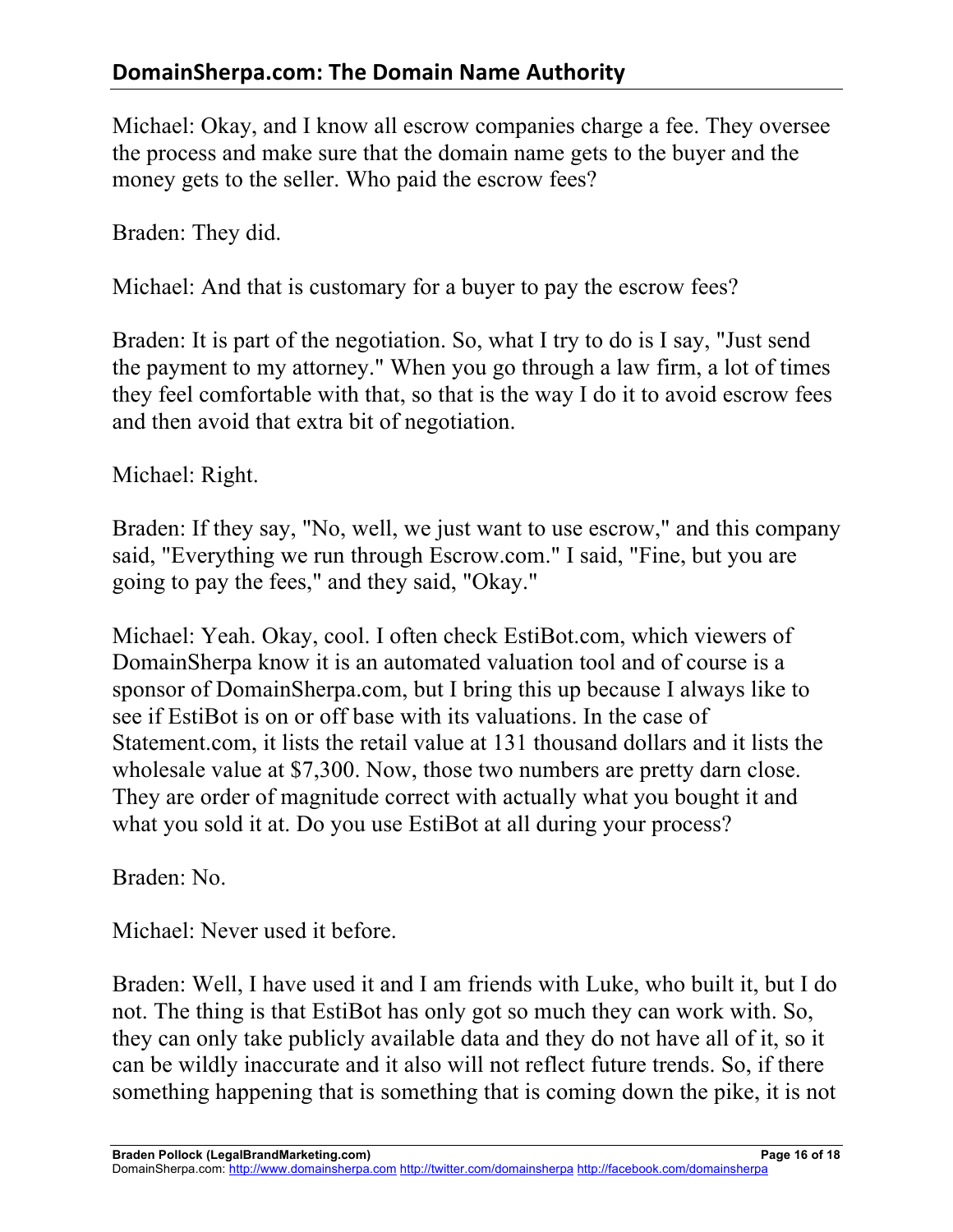going to use that in its algorithm. So, if I feel there is an emerging industry and it is appropriate for that, then I am going to assess a value based on that and EstiBot is not going to do that. So, it is interesting. That is the first time I have heard those numbers because I never checked EstiBot.

Michael: Yeah, and I was pretty amazed that it was right on the money, like maybe Braden used EstiBot. And the funny thing is, unless you add more than one domain name to the bulk valuation tool on EstiBot and download the Excel spreadsheet, they do not tell you what the wholesale value is. So, the wholesale of course being domain investor to domain investor, maybe similar to what you purchased the domain for as part of this bulk package. One of the things that I think the industry needs is sharing of information, like you are graciously doing today on this show. Do you plan to make this sale public information on DNJournal.com or any of the third party sites that collect information about domain name sales?

Braden: Well, as soon as you post this interview, it is public. Yeah, I will let Ron know about this sale. There is no NDA. Most of my transactions, there is an NDA, so I cannot talk about it. If I am buying, then I do not talk about pricing. If I sold, it is usually a big company that has a big budget, and so they do not want it known. If I am buying acquisitions for corporate clients, they do not want it known. So, typically I do not have the opportunity to talk about my sales, and then all the sales that are some 25 thousand bucks I never talk about anyway because we get plenty of sales that are in the five to ten thousand dollar range and I do not think those are worth talking about.

Michael: Yeah, all right. Last question for you, Braden. It is a big payday for you. Are you going to buy yourself anything fun from the proceeds? A new car. Jewelry. Electronic toys. Anything like that?

Braden: No. If you knew what my overhead was every month, you (Unclear 31:12.9). Relative to my overall operation, we have got several hundred employees and many offices. It is not that significant in the overall picture, but it is a good sale relative to the price of the name.

Michael: Yeah, it is an excellent sale relative to the purchase price. Congratulations again.